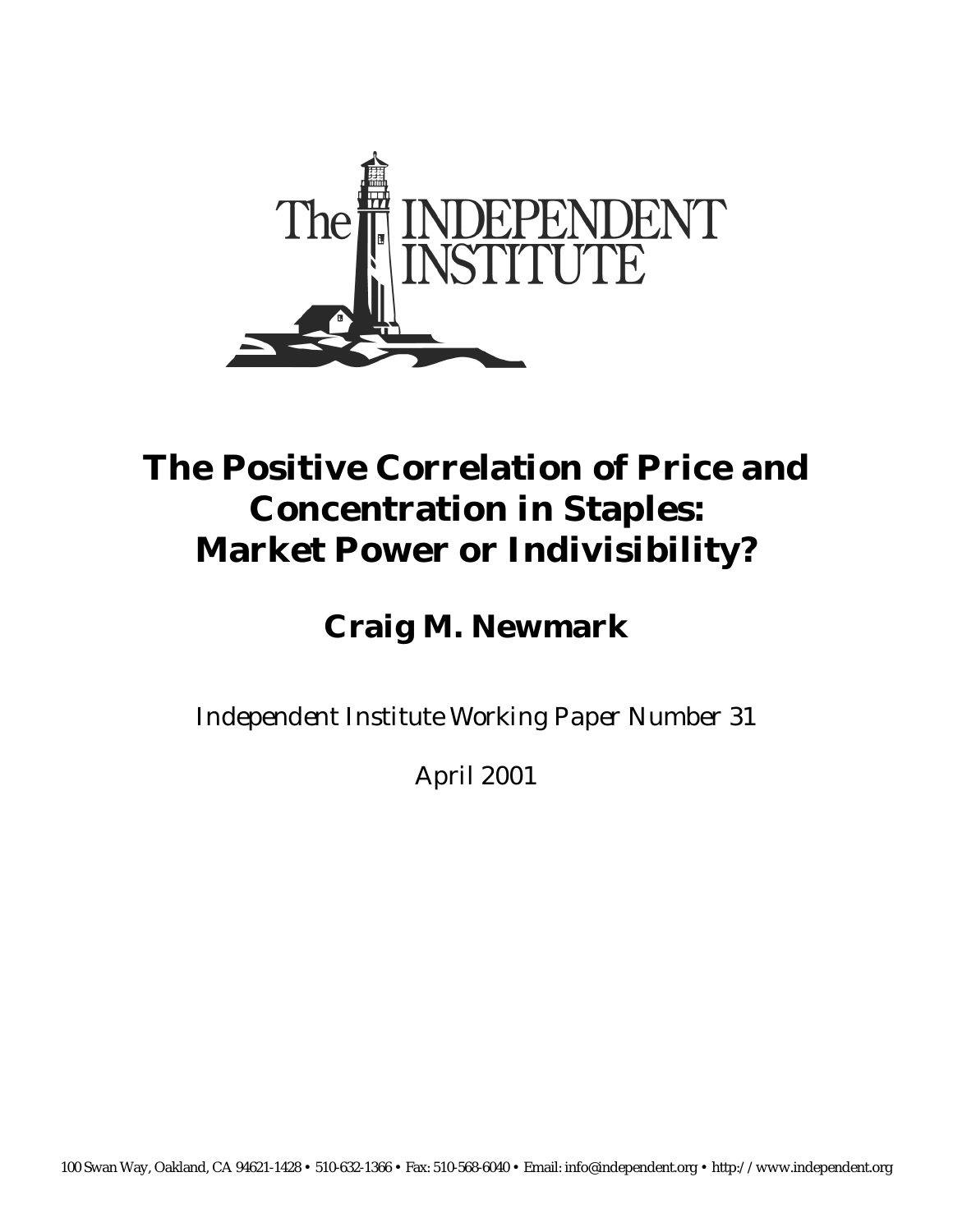# The Positive Correlation of Price and Concentration in *Staples:* Market Power or Indivisibility?

Craig M. Newmark Assoc. Prof. of Economics April, 2001

North Carolina State University Dept. of Economics Box 8110 Raleigh, NC 27695-8110

(919) 513-2878 voice (919) 515-7873 fax craig\_newmark@ncsu.edu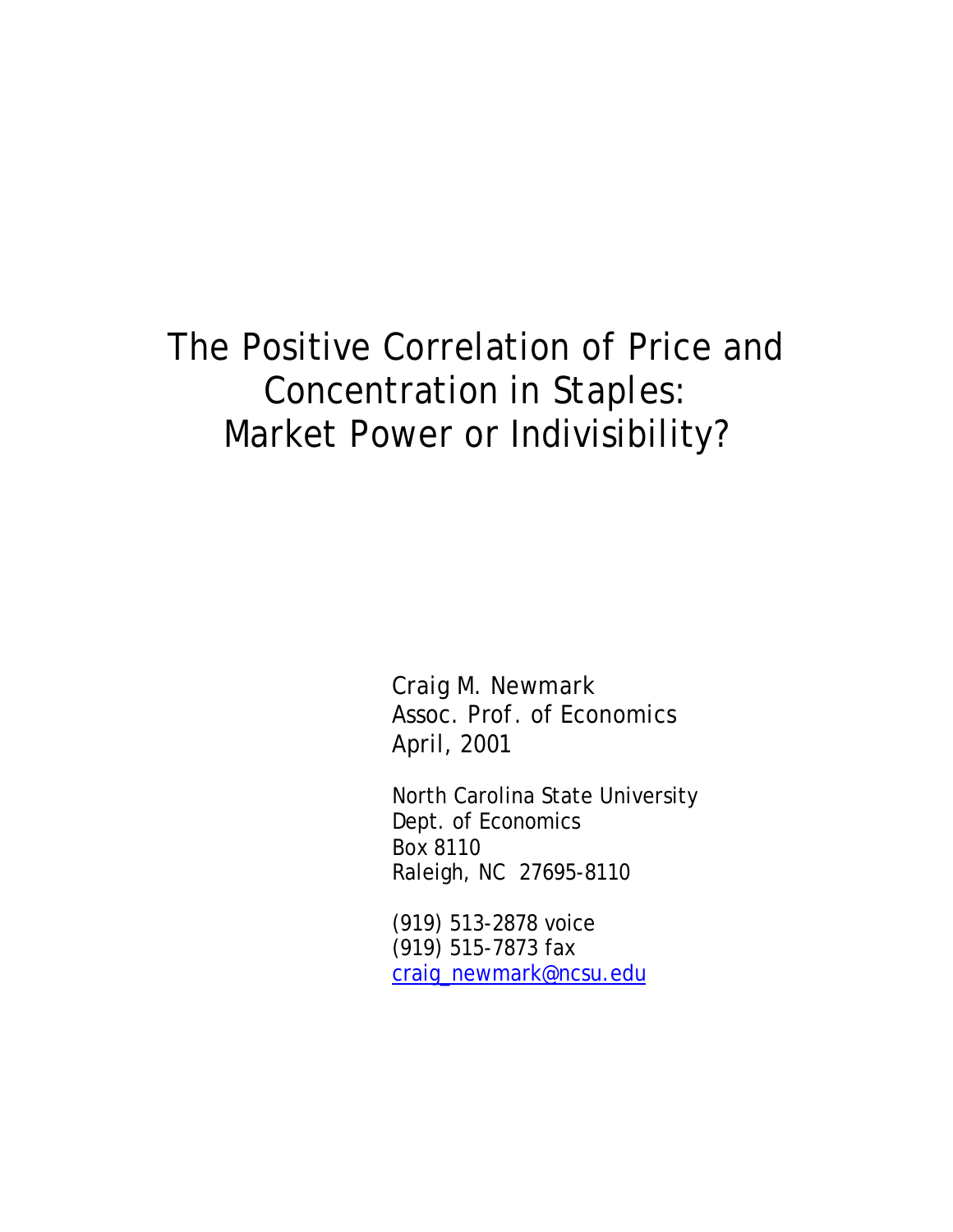#### Abstract

The FTC's successful challenge of the Staples-Office Depot merger is one of the most important antitrust cases in recent years. Vital to the FTC's success was evidence that prices for office supplies were significantly higher in markets having only one firm operating office supply superstores than in markets having two or three such firms. The FTC used this evidence to argue that the merger would raise the price of office supplies. This paper applies an idea of Harold Demsetz (1989)—indivisibility rent—to argue that one-firm markets probably have higher marginal costs. If so, the FTC's inference about the effect of the merger is doubtful.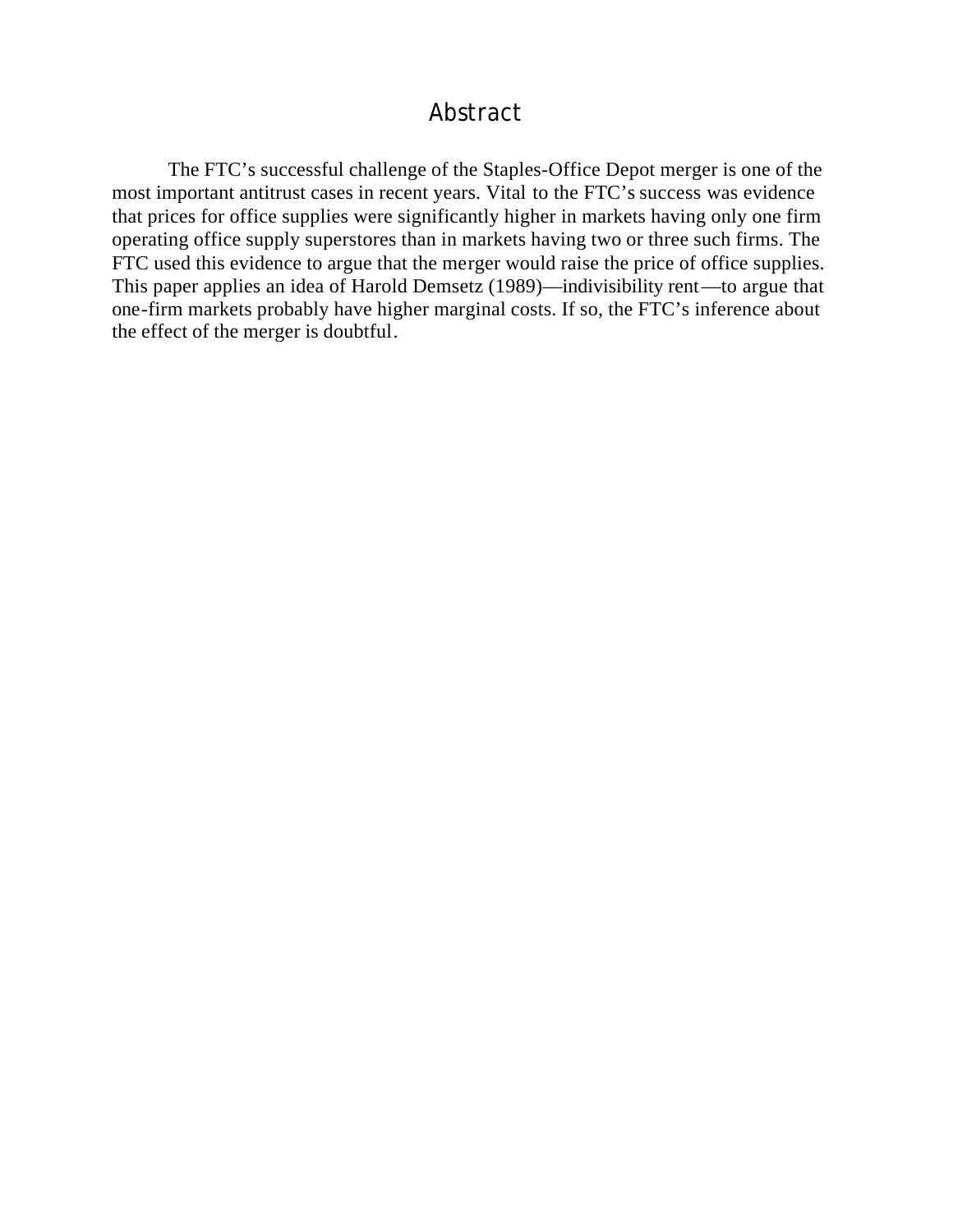### The Positive Correlation of Price and Concentration in *Staples:* Market Power or Indivisibility?

The argument about anticompetitive effect in *Staples* turned on a single overwhelming fact: prices of office supplies could be shown on average to be substantially higher in cities where only one office supply super store chain was located than where two super store chains competed, and even higher than in cities where the three super store chains all faced each other in the market place.

Robert Pitofsky (1997)

The Commission's success with the price-comparison data suggests that it will likely rely on such evidence in future mergers. Likewise, the Court's embrace of the data confirms its probative value.

Robert W. Doyle, Jr. and D. Reed Freeman, Jr. (1997)

#### *I. Introduction*

In early 1997 the FTC challenged the proposed merger of two office supply firms, Staples and Office Depot. On June 30, 1997, U.S. District Court Judge Thomas F. Hogan granted the FTC a preliminary injunction; shortly afterward Staples and Office Depot abandoned the merger.

In *Staples* the FTC applied new economic theory and introduced a new type of evidence.<sup>1</sup> The case has been described as the "biggest litigated antitrust case in a decade"<sup>2</sup> and "the most controversial and well-contested merger case in decades."<sup>3</sup> An antitrust expert at Cravath, Swaine & Moore declared "Had the FTC lost, it would have been in terrible trouble, because in the future many more merging parties would have felt it worth their while to take the FTC on. Instead, merging parties are more likely to be willing to negotiate consent decrees."<sup>4</sup>

Crucial to the FTC's case was data showing that in markets where Staples was the only office supply superstore (OSS) firm, prices were higher than in markets where it competed against Office Depot and Office Max. Prices in Staples-only markets were 13%

<sup>1</sup> Dalkir and Warren-Boulton, 1998, p. 143.

 $2$  Singer, 1997.

<sup>3</sup> Baer, 1999.

<sup>4</sup> Singer, 1997.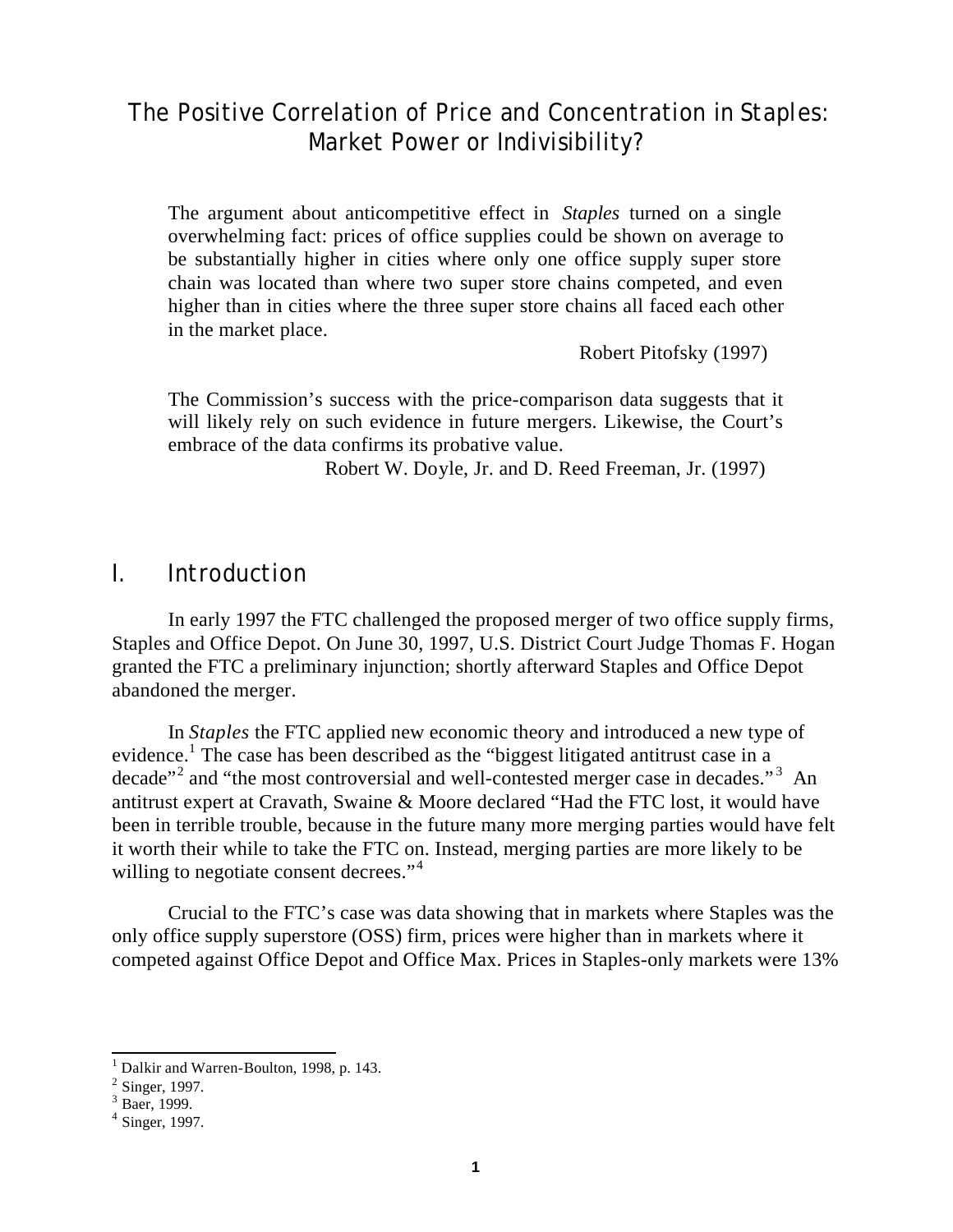higher than in three-firm markets.<sup>5</sup> Similarly, prices in Office Depot-only markets were 5% higher than in three-firm markets.<sup>6</sup>

The FTC employed a compelling example to illustrate its case. It noted that "According to Office Depot's own ads, file folders cost \$1.95 in Orlando, Florida, where it competes with Staples and Office Max, and \$4.17 in Leesburg, Florida, some 50 miles away, where it is the only office supply superstore."<sup>7</sup> This example helped persuade the Chairman of the FTC, Robert Pitofsky, to proceed with the FTC's challenge.<sup>8</sup>

And company documents suggested that the pricing pattern was not mere coincidence. Both Staples and Office Depot set prices according to the number of OSS firms present in the market. One Office Depot memo stated, "We have one pricing zone in our company that is made up of stores that do not have any superstore competition. . . . This zone contains the highest-priced stores in our company, as these stores do not have any competition."<sup>9</sup> A Staples document defined "competitive" markets as markets with another OSS firm and "noncompetitive" markets as markets without another OSS firm.<sup>10</sup>

The *Staples* defendants argued that higher prices in one-firm markets could result from a "host of factors other than superstore competition."<sup>11</sup> Their consulting economist, Jerry Hausman, estimated a fixed-effects regression model which tried to hold these other factors constant. It indicated that prices would decline following the merger. But Judge Hogan was unmoved. Participants from both sides agreed that the clear-cut price differences across markets combined with the company documents attributing these price differences to differences in competition overpowered the defense case.<sup>12</sup>

In this paper I attempt to fortify two key weaknesses in the defense case. First, why should we expect economic conditions to be different in one-firm markets? The defense offered evidence that some costs tended to be higher in one-firm markets. But Judge Hogan could dismiss this evidence as fragmentary and insufficient because the defense did not offer a unifying theory for these data, a theory that explained why we should expect costs to be systematically higher in one-firm markets. A second, more important weakness was the defense's inability to reconcile these cost data with their own documents. If prices were higher in one-firm markets simply because costs were higher,

 5 *Federal Trade Commission v. Staples, Inc. and Office Depot, Inc.*, p. 15.

<sup>6</sup> *Ibid.*, p. 16.

<sup>&</sup>lt;sup>7</sup> Federal Trade Commission, "FTC Rejects Proposed Settlement In Staples/Office Depot Merger." April 4, 1997, p. 1.

<sup>&</sup>lt;sup>8</sup> Federal Trade Commission, "Plaintiff's Memorandum," April 10, 1997, p. 9 and Singer, 1997.

<sup>&</sup>lt;sup>9</sup> Singer, 1997.

<sup>&</sup>lt;sup>10</sup>Dalkir and Warren Boulton, p. 148, footnote 3. See also Federal Trade Commission, "Plaintiff's Reply," June 6, 1997, p. 12.

<sup>&</sup>lt;sup>11</sup> Federal Trade Commission v. Staples, Inc. and Office Depot, Inc., p. 33.

<sup>&</sup>lt;sup>12</sup> George S. Cary, Senior Deputy Director of the FTC, stated (Singer, 1997) "The pricing evidence was first, middle, and last. The pricing evidence was the key evidence." Phillip L. Broyles, Assistant Director of the FTC, said (Broyles and Liebeskind, undated), "I think the story that the documents told—the evidence that we amassed—was so consistent that I think that it would have been hard for anyone to have ultimately found against us." Hausman concluded, "The documents had a strong effect on the outcome of the case." (Hausman and Leonard, undated, p. 2)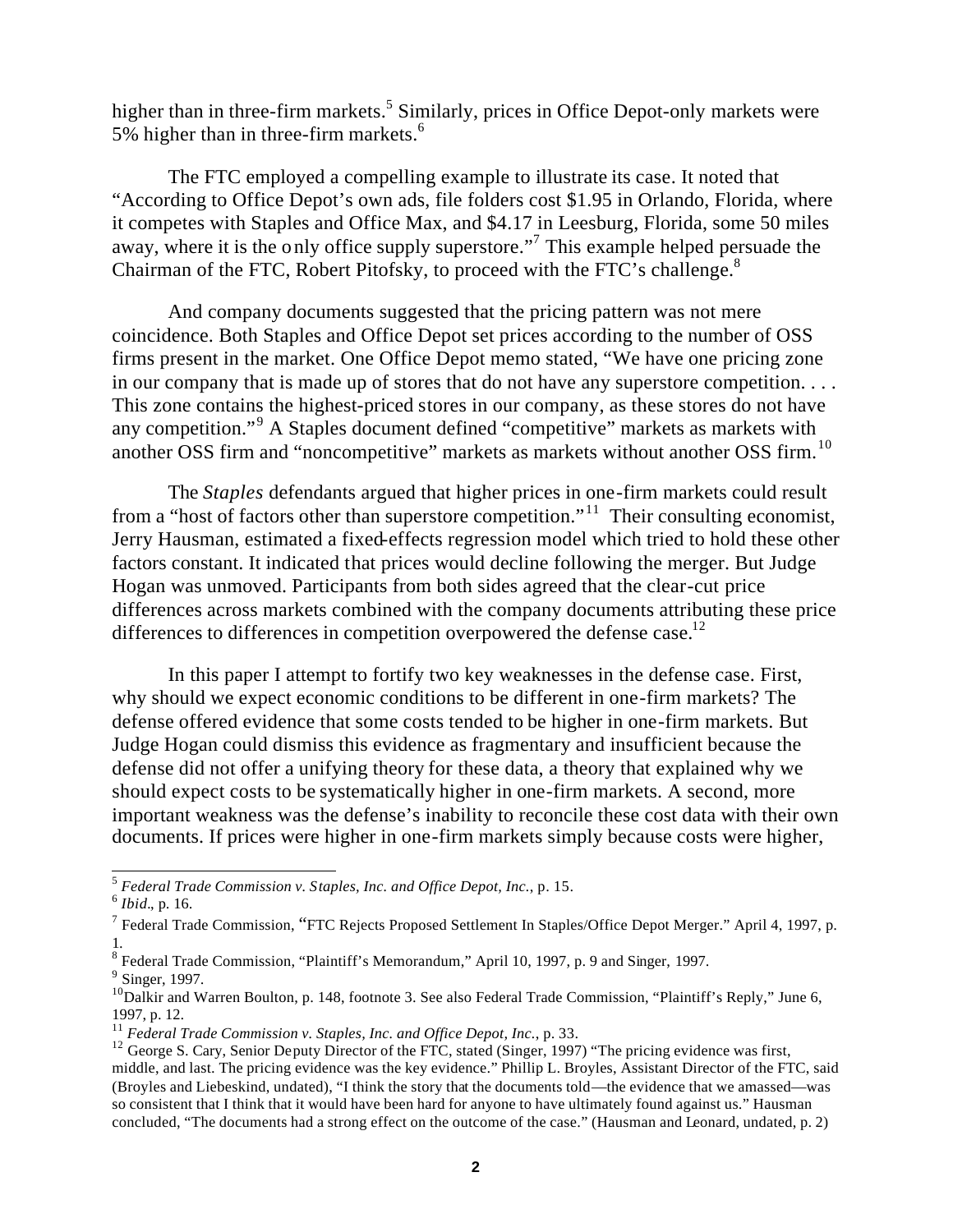why would the defendants imply that markets without other superstore firms were especially attractive?

My explanation applies Harold Demsetz's idea of indivisibility rent.<sup>13</sup> While testing the explanation appears difficult, I propose it in the hope that it spurs research into an alternative to the FTC's conclusion that "significant price differences between geographic areas are based primarily on the level of office superstore competition."<sup>14</sup>

## *II. The problem of interpreting price-concentration correlations*

For the sake of argument I accept the FTC's definition of the market: consumable office supplies sold in office superstores.<sup>15</sup> I don't examine whether possible economies of scale from the merger would have created welfare gains sufficient to justify the merger.<sup>16</sup> And I assume that office supply prices are higher in one-firm markets than in two-firm and three-firm markets despite possible index number difficulties.<sup>17</sup>

I focus instead on how we should interpret a positive correlation between prices and the fewness of sellers, also known as seller concentration. A serious problem emphasized decades ago by Demsetz in the context of studies of the correlation of profits and concentration across industries—is that seller concentration should not be assumed exogenous.<sup>18</sup> Applied to an comparison of prices and concentration within a single industry, the warning has even more force: when the product is supposedly the same across geographic markets, *why do the markets have different numbers of firms? Why are some markets more concentrated than others*? 19

Two reasons should be considered. One is that the product/services bundle differs across markets. For example, some consumers, particularly higher-income consumers,

 $13$  Demsetz, 1989.

<sup>&</sup>lt;sup>14</sup> Federal Trade Commission, "Plaintiff's Reply," June 6, 1997, footnote 6.

<sup>&</sup>lt;sup>15</sup> Several observers question this market definition. Niskanen, 1997 argued that OSS firms faced competition from other types of stores and ma il order retailers. He observed (p. 3), ". . . Wal-Mart alone has about the same revenue from office supplies as would the proposed merger." Donlan, 1997 argued that catalog firms, CompUSA, Home Depot, and Wal-Mart offered competition. Hausman (p. 3) contended that Wal-Mart would constrain any noncompetitive price increases just as it did for toys after a bankruptcy left Toys 'R' Us as the only toy superstore firm. There is at least some anecdotal evidence in support of this argument. Pascual, 2000 (p. 74) asserts that Costco and Wal-Mart are now competing against the OSSs successfully on "the most profitable product categories, including computer paper and printer cartridges" and that Circuit City and Best Buy are now competing vigorously on computers and related equipment.

<sup>&</sup>lt;sup>16</sup> Defendants claimed savings of \$4.9 to \$6.5 billion over five years and additional, unquantified "dynamic" efficiencies. See *Federal Trade Commission v. Staples, Inc. and Office Depot, Inc.*, pp. 45-48. Smith, 1999 argued that the merger could have produced a net welfare gain even without such cost savings (pp. 51-52).

<sup>&</sup>lt;sup>17</sup> Discussed in Shughart, 1998, footnote 50.

<sup>18</sup> Demsetz 1973 and 1974.

<sup>&</sup>lt;sup>19</sup> Edward Lopez, 2001 in this journal briefly raised a similar question (p. 375): "... there is no explanation for why Staples and Office Depot compete head-to-head in certain markets but not others." See also William Niskanen, 1997, p. 2 who observed, but did not elaborate, that "the size of the regional market" could affect prices.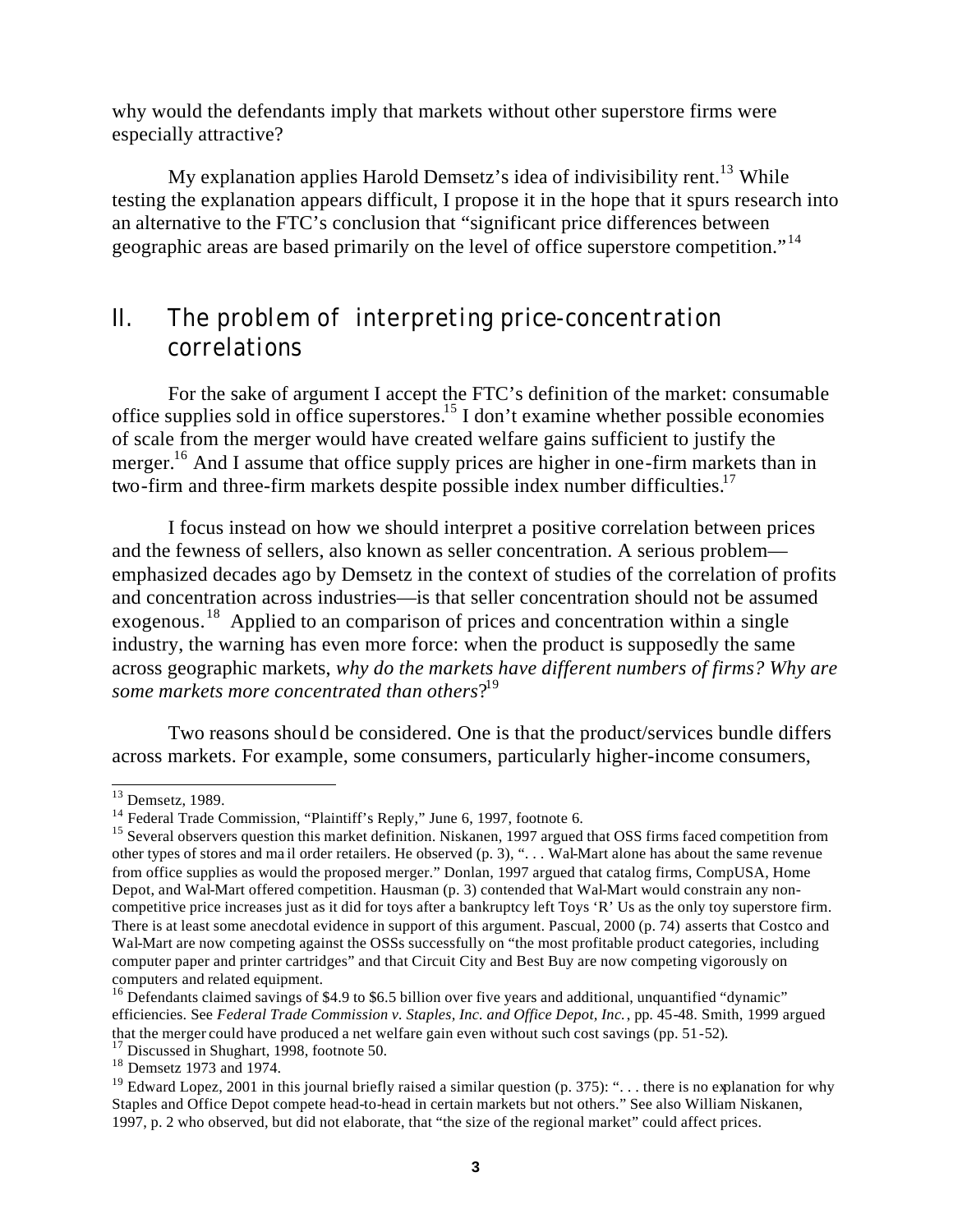tend to demand more retail services and amenities. This demand provides an opportunity for innovative firms. If a few firms outcompete others in serving these customers, the market tends to concentrate. But the added cost of providing additional services and amenities means the "identical" product will be priced higher. A positive correlation between price and concentration could therefore be induced unrelated to market power.<sup>20</sup>

While office supply superstores seem to be very similar across markets, there are some differences that were not explored much in *Staples*. The fraction of store sales accounted for by general office supplies varied across markets: in one-firm markets, 26.68%; in three-firm markets, 37.29%. The fraction due to computer sales, on the other hand, was highest in Staples-only markets and lowest in three-firm markets.  $21$  Also interesting is the variation in advertising expenditures. Both prices and per-store advertising expenses were higher in Staples/Office Max areas than in Staples/Office Depot areas. If advertising provides consumers with at least some benefit, than consumers could conceivably have benefited more from the Staples/Office Max competition than from the Staples/Office Depot competition.<sup>22</sup>

The second reason why seller concentration could vary across markets is the interaction of market size and costs. Even if input prices are identical in all markets and all firms have identical production functions, marginal cost may well be higher in smaller markets. This is so for two reasons. If the market is small enough, even a monopoly firm will be unable to sell enough to operate at the most efficient output level. The market will be served either by shipments from another market (which incur transportation costs) or from a local firm selling a suboptimally small volume.<sup>23</sup>

 Even if the market is big enough to support one firm operating at the efficient, minimum-average-cost volume, it may not be big enough to support two. And that brings us to indivisibility rent.

#### *III. Indivisibility rent*

Let's recall some key features of the model of perfect competition. In the basic version of the model all firms are assumed to be identical. Each firm is a price-taker and has only one decision to make, how much output to produce. Each firm chooses an output level such that marginal cost is equal to market price. If at that output level price is greater than average cost, the firms earn economic profit. Whenever the incumbent firms are earning an economic profit, new firms enter the industry. Entry continues, the model assumes, until the additional output drives market price down to an equilibrium level, the level at which all firms earn zero economic profit.

 $20$  See Newmark, 1990 for further discussion..

<sup>21</sup> *Federal Trade Commission v. Staples, Inc. and Office Depot, Inc.*, p. 36.

<sup>22</sup> *Ibid*., p. 34.

 $^{23}$  For further discussion and an application to the Portland cement industry, see Newmark, 1998.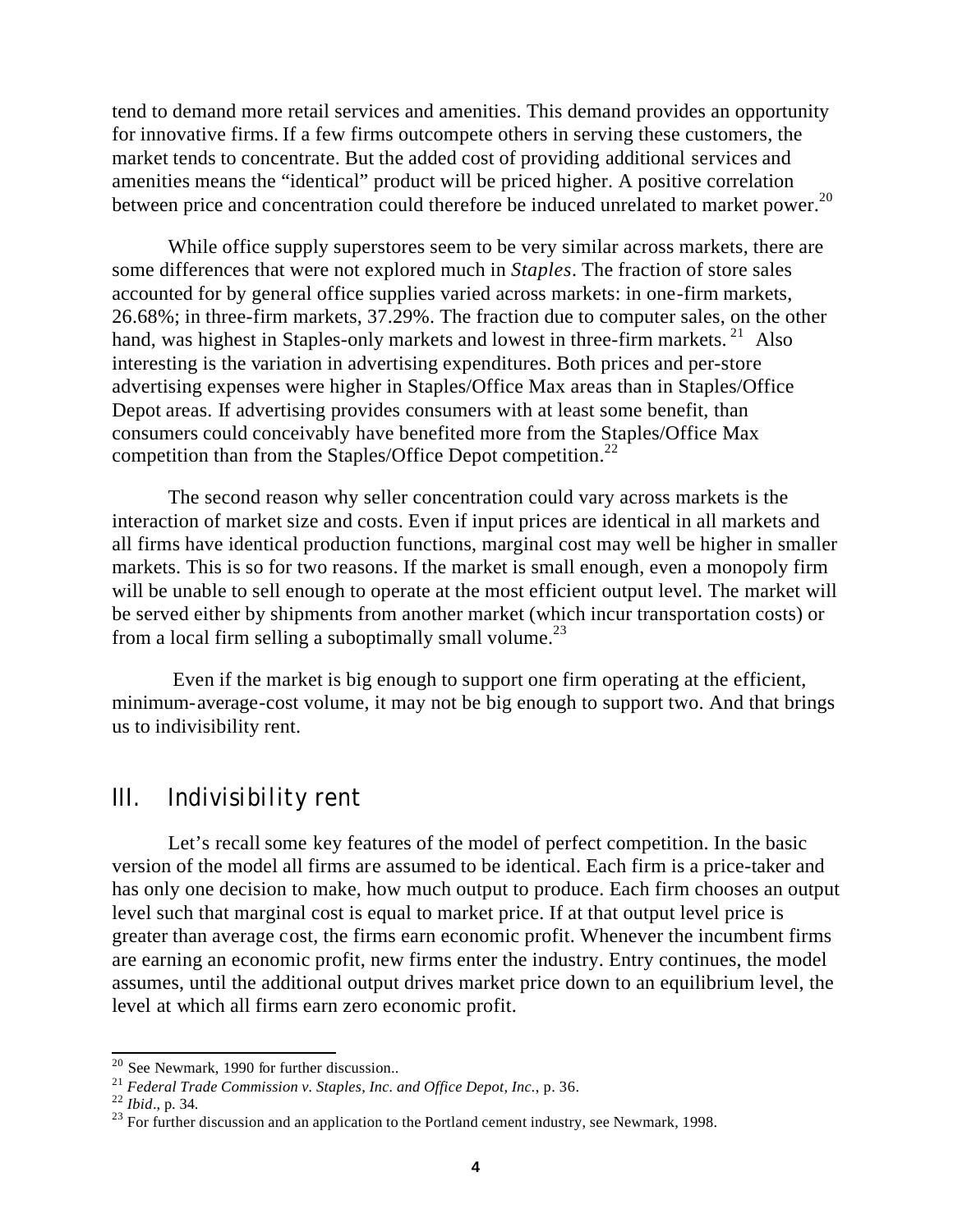But Demsetz (1989) observed that if there are significant indivisibilities in production the model predicts that entry might not occur, so the equilibrium market price might exceed the zero-profit price. Even perfectly competitive firms might earn economic rent.

Significant production indivisibilities discourage entry because the additional output of an entrant might lower market price below the entrant's average cost. This would cause the entrant to lose money. Suppose, for example, that the price of an item in a particular city is above the competitive price and if an additional 10,000 items per year were put on the market price would drop to the competitive level. But further suppose that for a new firm to earn enough to enter the market, it must expect to sell at least 15,000 items per year at the competitive price. The firm would not enter. The item's price in that city would remain above the competitive level. $24$ 

For indivisibility to be a plausible cause of higher office supply prices in one-firm OSS markets two things must be true. There must be some factor or factors that create significant indivisibility and there must be a reason why indivisibility would be more severe in one-firm markets.

For office supply superstores there seems to be indivisibility at both the store level and the firm level. At the store level, an important advantage of superstores over traditional office supply stores is that superstores stock, at a minimum, a large number of items, some 5,000 or 6,000. At the firm level, Demsetz argued that an important source of indivisibility is advertising. There is evidence that in OSS markets there are advertising economies of scale. Salkir and Warren-Boulton stated, "Economies of scale in advertising, for example, clearly appeared at the local and regional levels."<sup>25</sup>

Indivisibility might affect one-firm markets more because it is more important if the average-cost-minimizing output for the firm is large relative to market demand. Other things equal, indivisibility will therefore tend to raise prices more in smaller markets.<sup>26</sup>

Are markets with fewer OSS firms smaller? In the court proceedings there are three bits of supportive evidence. An expert witness testified that one-firm markets were "typically" smaller.<sup>27</sup> Next, consider the FTC's example, emphasized in its press release and court filing, of higher prices in one-firm Leesburg, Florida compared to three-firm Orlando, Florida: note that Leesburg had a population of 14,903 while Orlando's

 $^{25}$  Dalkir and Warren-Boulton, 1999, pp. 155-56. A further indication that there are probably substantial multi-store economies of scale in this industry is that the number of OSS firms has decreased nationally, in a only few years, from twenty-three to just three. See *Federal Trade Commission v. Staples, Inc. and Office Depot, Inc.*, pp. 39-40.

<sup>26</sup> Another factor which increases the likely effect of indivisibility is inelasticity of the market demand curve. Demsetz, 1989, p. 115. It should be stressed that indivisibility is not necessarily a simple linear function of market size. See the discussion of testing the indivisibility hypothesis in section V below.

 $24$  Existing firms could not lower price by selling more because they would be selling along positively-sloped marginal cost curves. Demsetz, 1989, pp. 115-116. See Lambson, 1987, for a mathematical treatment.

<sup>27</sup> *Federal Trade Commission v. Staples, Inc. and Office Depot, Inc.*, p. 35.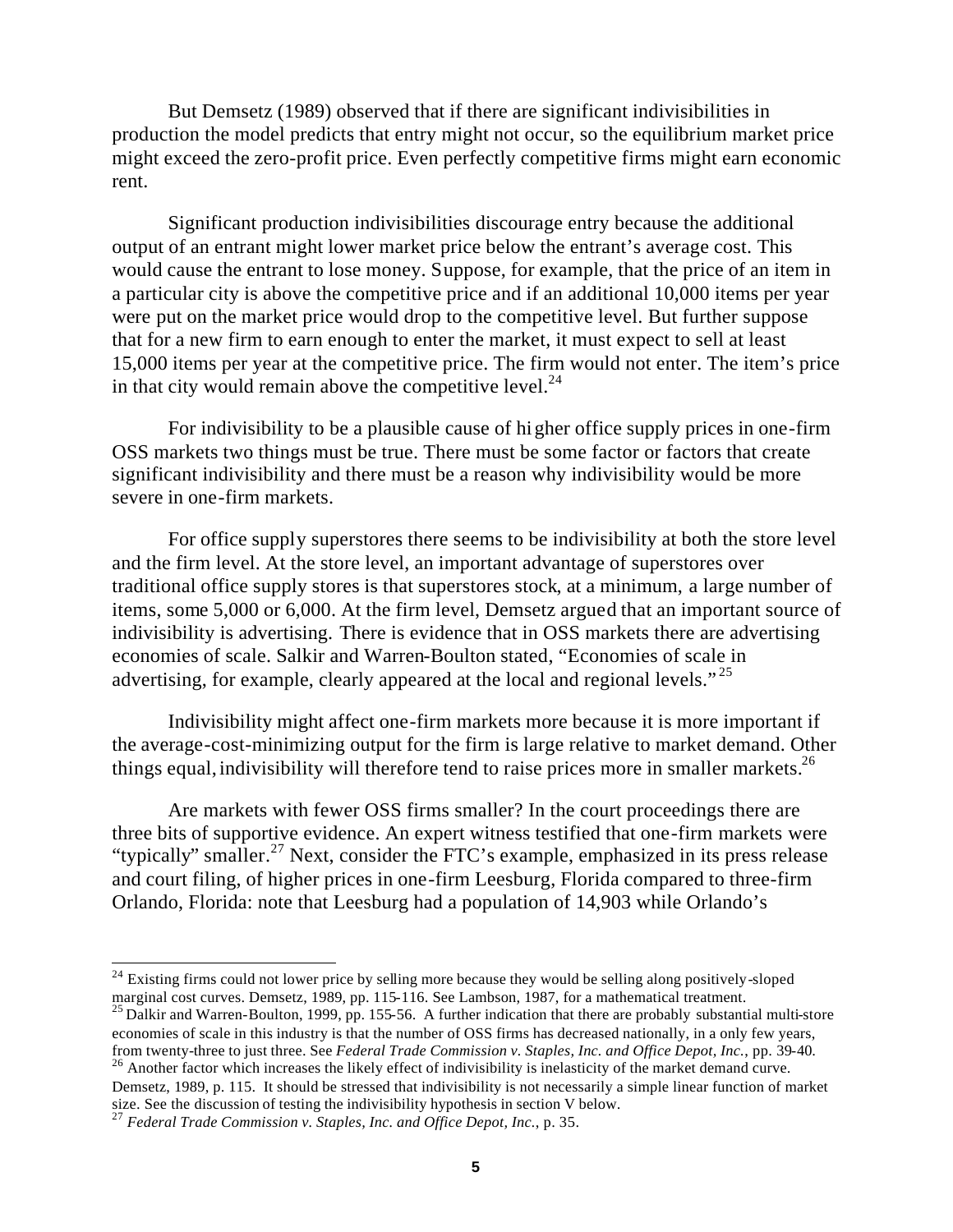population was  $164.693<sup>28</sup>$  And, last, 15 markets listed by the FTC list as having two firms were, on average, smaller than 27 markets listed that had three firms. The mean population of the two-firm markets was 1,045,309; the mean population of the three-firm markets was 1,769,156. Median population of the two-firm markets was 358,360; median population of the three-firm markets was 1,136,607. (Only five of the fifteen two -firm markets—Baltimore, Louisville, San Diego, Tampa-St. Petersburg, and Washington, D.C.—had a population greater than one-half million while only six of the twenty-seven three-firm markets had a population less than one-half million.)<sup>29</sup>

Indivisibility thus offers a possible explanation of the price differences observed across OSS markets. This explanation does not require us to assume that firms in more concentrated markets behave less competitively. And this explanation is consistent with key elements of *Staples*. It is consistent most importantly with the company documents that discussed "noncompetitive" markets and that suggested pricing zones were determined by the number of competitors. So-called "non-competitive" markets *were* more profitable but not from lack of competition *per se*. They were more profitable because they tended to be markets in which indivisibility rents were being earned.

Similarly, indivisibility rationalizes why higher costs didn't seem to account for the higher prices in one-firm markets. For instance, Judge Hogan heard evidence that advertising cost per-store was higher in Staples-only markets than in two- and three-firm markets. But he contended that these higher costs were not large enough to explain the higher prices in Staples-only markets.<sup>30</sup> The FTC looked very carefully for cost differences—their economists considered costs beyond those the defense formally presented to Judge Hogan—but didn't find any costs that could explain the higher prices. $31$  But in markets affected by indivisibility, price will exceed average cost, perhaps by a lot. Only if *marginal* cost were computed would costs "explain" the higher prices, but marginal cost is often difficult to measure with accounting data.<sup>32</sup>

Finally, indivisibility is consistent with the pattern of entry into metropolitan markets. Company documents describe many markets as "saturated," having enough stores that "... there is insufficient demand for new office supply superstores to allow an

<sup>&</sup>lt;sup>28</sup>1990 Census population figures obtained from http://venus.census.gov/cdrom/lookup.

<sup>&</sup>lt;sup>29</sup> The cities are listed in Federal Trade Commission, "Plaintiff's Memorandum," April 10, 1997, footnotes 23 and 24. Metropolitan area populations were obtained from U.S. Bureau of Economic Analysis, "Regional Economic Information System" at http://fisher.lib.virginia.edu/reis/index.html.

<sup>30</sup> *Federal Trade Commission v. Staples, Inc. and Office Depot, Inc.*, p. 34.

<sup>&</sup>lt;sup>31</sup> According to the FTC's Jonathan Baker defendants said costs in single-firm markets were higher on average for reasons "other than those we could measure and control for in our equations—perhaps resulting from local zoning provisions or congestion . . ." But, Baker continued, "Unfortunately for the parties, this theoretical possibility had negligible support in their documents. Our extensive review turned up no evidence of important unobservable cost variables affecting pricing, except in one city." Baker, 1997, pp. 7-8.

 $32$  One marginal cost that the FTC might not have been able to account for well is distribution cost. Judge Hogan found that such costs were probably higher for stores located farther from firm distribution centers and the CEO of Staples testified that "typically the smaller markets are further away from the distribution hubs." But the defendants did not present evidence on actual differences in distribution costs. *Federal Trade Commission v. Staples, Inc. and Office Depot, Inc.*, p. 35. See also the discussion in section V below.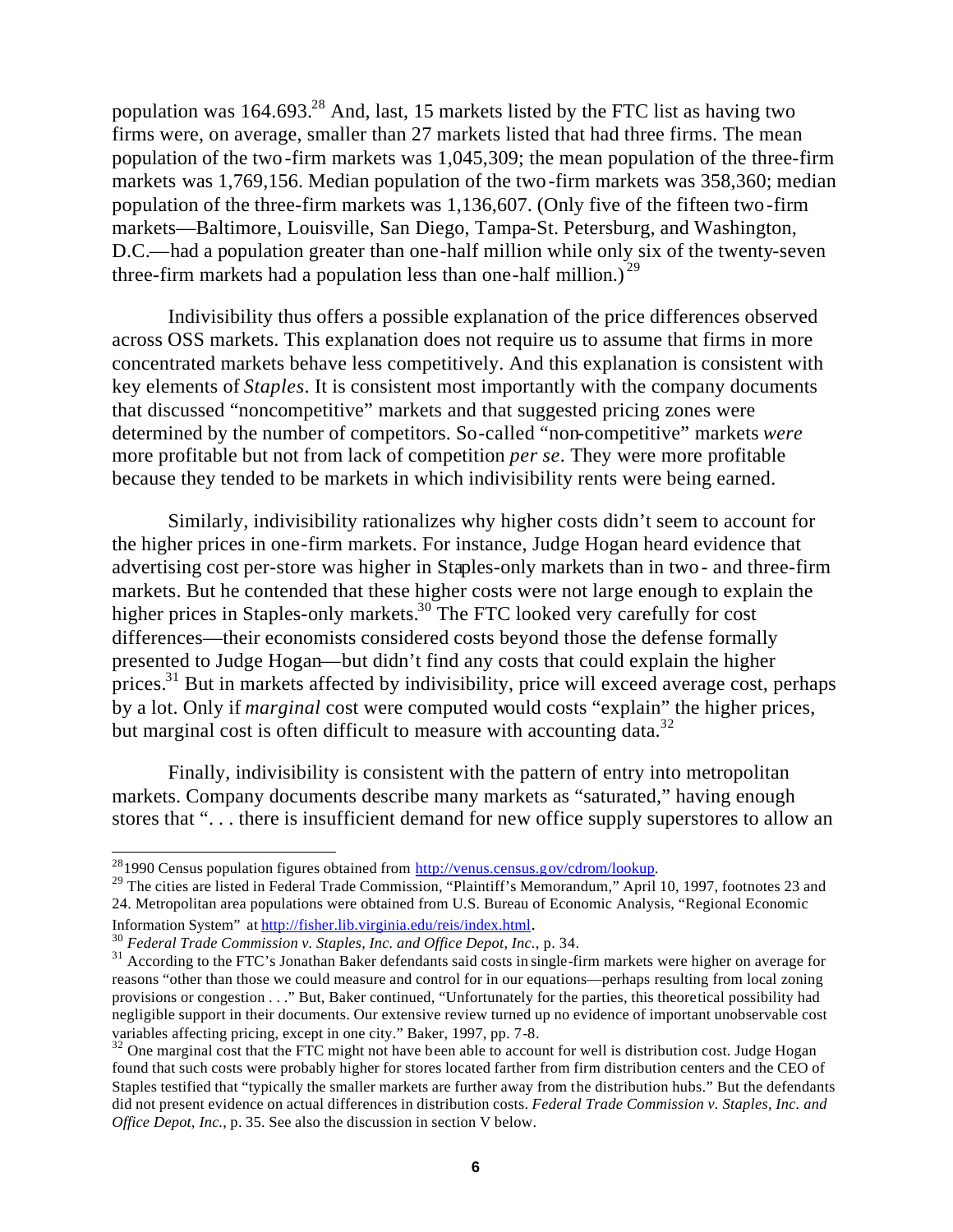entrant to achieve competitive-scale economies."<sup>33</sup> The FTC stated, "Even with prices elevated in many markets across the country, entry is not occurring" and ". . . higher prices have been profitably maintained without being eroded by new entry."<sup>34</sup> Indivisibility can explain why entry was not occurring in one-firm markets despite their higher prices.

### *IV. The FTC apparently did not consider indivisibility*

The economic experts for the FTC in *Staples* analyzed the price differences among markets statistically. The analysis the FTC performed has not been made public; all that has been published is a general description.<sup>35</sup> (The data it used is not publicly available either.) Based on the description available it does not appear that the FTC considered that indivisibility might help explain the observed prices.

The FTC relied upon a cross-sectional model. They compared the prices at Staples stores located near Office Deport stores to the prices of Staples stores located without nearby Office Depot stores. Their estimated model also included variables for the number and identity of other nearby superstores, the number and identity of potential nonsuperstore competitors, and variables "accounting for exogenous determinants of cost and demand (such as paper prices and 'fixed effect' indicator variables for each sample period)." $36$ 

This description doesn't state whether market size was included in the model. $37$ But note that testing for market indivisibility is more complicated that simply including a linear term in market size. Even if large indivisibilities exist, there is a chance that no rents will be earned. For example, if average cost is minimized at a store size that serves 100,000 people, then markets with 100,000 or 200,000 people will have tend to have lower prices than a market with 150,000 people. Prices in very large markets will be affected little by individual store indivisibilities but could well be affected by multiplestore indivisibilities created by, say, economies of scale in advertising. Indivisibility rents

 $33$  Dalkir and Warren-Boulton, 1999, p. 156.

<sup>&</sup>lt;sup>34</sup> Federal Trade Commission, "Plaintiff's Memorandum," p. 25 and "Plaintiff's Reply," p. 14.

<sup>35</sup> See Baker, 1997. Ashenfelter, *et. al.*, 1998 present some specifics of how the government estimated the firmspecific cost pass-through rate, but that issue is different from the one considered here.

 $3\delta$  Baker, 1997, footnote 26.

 $37$  Baker states (1997, footnote 47) that the FTC used market size in a supplementary statistical analysis. The defense had argued that entry of OSS firms into a particular market might be endogenous: high prices might encourage entry. So the FTC estimated a second equation which specified that the number of Staples and Office Depot stores in a market was a function of market size and other variables. They then used this equation to construct an instrumental variable for the number of stores in the price model. But in that use, market size does not address indivisibility either theoretically or empirically. Theoretically, indivisibility implies that entry may not be strongly related to price. Rather than price inducing entry, both price and entry are functions of indivisibility. Empirically, even if market size is used as an instrumental variable, it will not control for indivisibility unless it also appears as an independent variable in the price equation.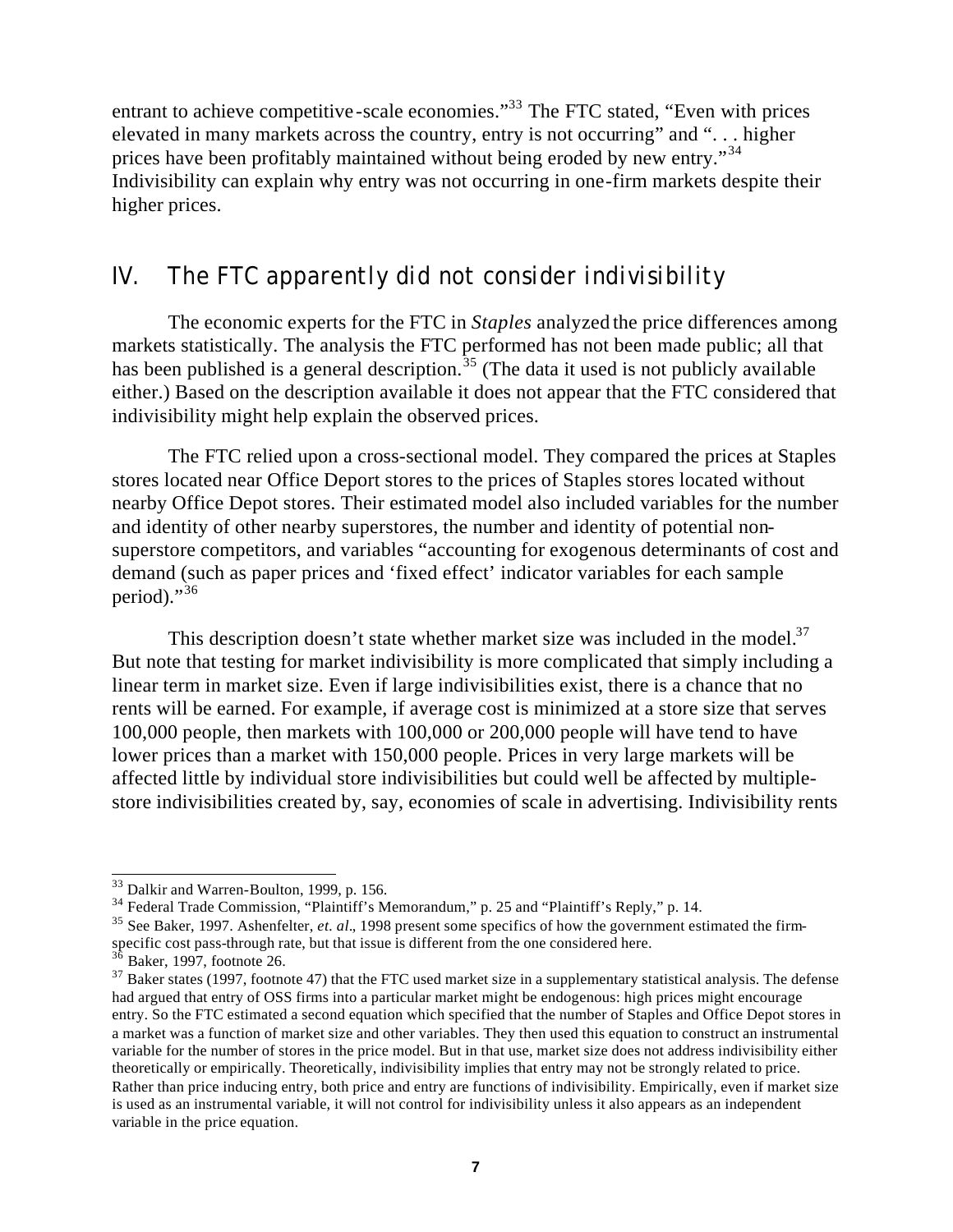will thus be a nonlinear function of market size, nonlinear in a way difficult to specify *a priori*. 38

### *V. Testing indivisibility against market power*

The indivisibility theory for the *Staples* price differences predicts differently than the FTC's market power theory. According to the FTC's theory, OSS firms set prices primarily by how many other OSS firms compete in the metropolitan area. Since the merger would reduce that number in many areas, prices would necessarily rise. The indivisibility theory implies that the higher prices in one-firm markets are not due to lack of competition; the merger should not raise prices.<sup>39</sup>

The obvious question is how can the indivisibility theory be tested empirically against the FTC's market power theory? The direct way would be to demonstrate that marginal costs are negatively correlated with the number of firms and in particular, that one-firm markets tend to have higher marginal costs than two- and three-firm markets.

But that would be difficult. The profits-concentration literature discussed for years the difficulty of extracting economic costs from accounting data. Determining marginal marketing, warehousing, information-systems, and transportation costs for office supply superstores is similarly challenging. Even a cost apparently easy to measure—labor expense—can involve difficulties. For example, Dunne and Roberts, using plant-level data, estimated a reduced-form equation for the price of bread. They found that production workers' wages were not significant while non-production workers' wages were significant but *negatively* related to price. They decided that the most likely explanation for the second result was that wage rates for non-production workers reflected differences in worker quality.<sup>40</sup>

Defense expert Jerry Hausman tried a different approach. Rather than attempt to control for costs across markets, he estimated a fixed-effects model. He looked at the prices in Staples stores in a market over time; specifically, he looked at how prices in Staples stores changed following the entry into the market of Office Depot stores. He

<sup>&</sup>lt;sup>38</sup> Population should be a good proxy for market size, but more refined measures should also be examined. A lot of OSS sales are to small businesses. The type of small businesses in an area is thus important in determining the size of the market. For example, it seems likely that white-collar businesses buy more office supplies than blue-collar businesses.

<sup>&</sup>lt;sup>39</sup> The reader may wonder if the merger reduced the number of OSS firms in a market from two to one and the market structure changed from competition to monopoly, wouldn't price have to rise? Doesn't our textbook model of monopoly mandate that conclusion? My answer is "not necessarily." One reason: the change from competition to monopoly does not have to raise market price if the monopolist has lower costs than the competitors did. The *Staples* defendants claimed exactly that, that the merger, itself, would decrease costs. Another reason is that even monopolists can be disciplined by *potential* entry. And a final reason is that our text book model of monopoly assumes that there is no uncertainty about the definition of the market. In virtually all real-world markets, the proper definition of the market is uncertain. In case of OSS firms, a "monopolist" that tried to exploit its market power might well induce competition from other vendors of office supplies. See footnote 15.

 $40\text{ D$  Dunne and Roberts, 1992, pp. 23-25.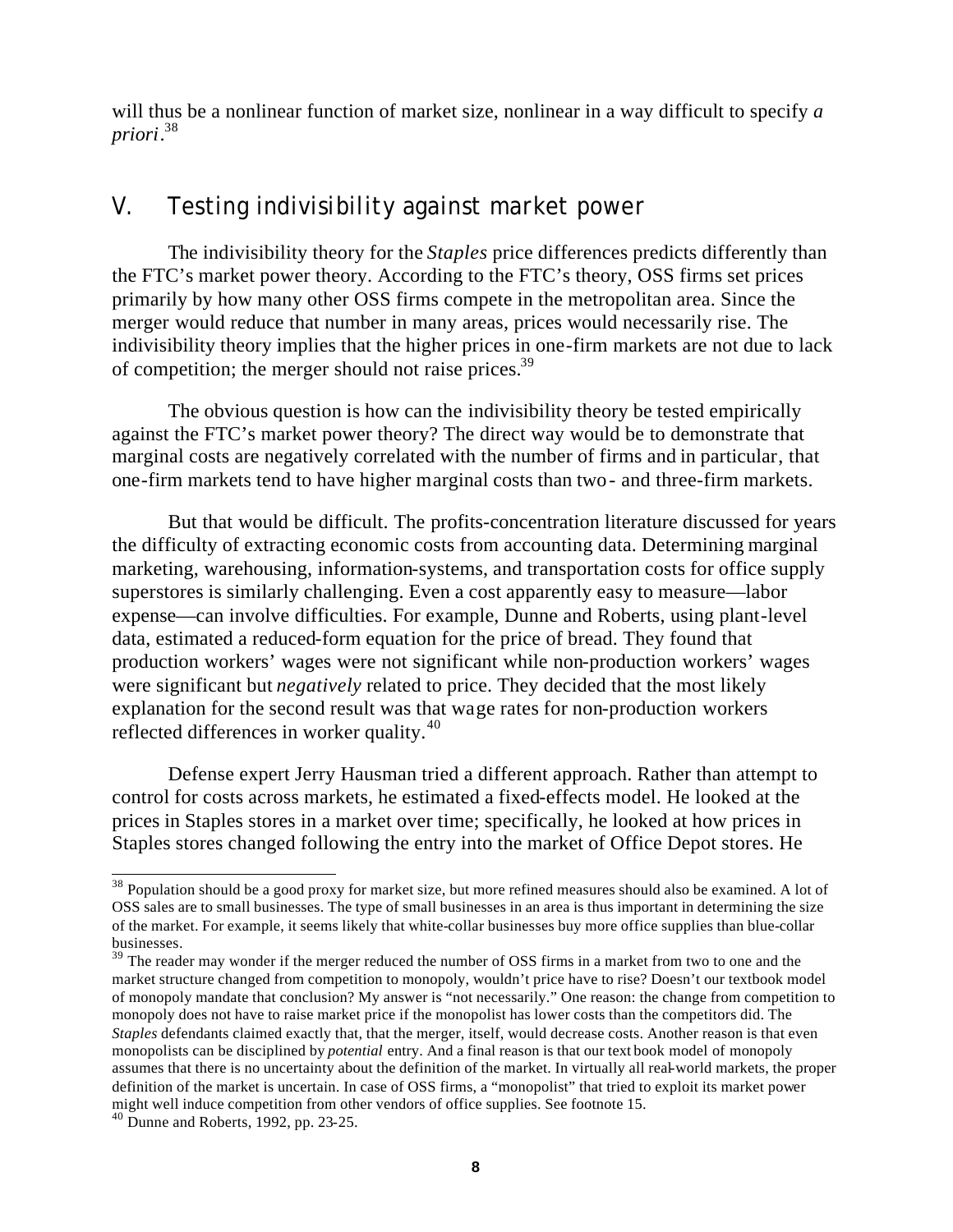argued that with this approach, "economic factors other than the presence of Office Depot were held constant." $41$ 

Hausman estimated that the merger would raise prices only  $1.3\%$ , if at all.<sup>42</sup> This was much less than the FTC's estimate and is more consistent with the indivisibility theory. But Hausman's approach has two weaknesses, weaknesses that make additional empirical analysis desirable. It offers no reason for the simple observation that prices were higher in one-firm markets. This is a serious weakness because that observation seemed to significantly influence the court. Second, Baker argued that Hausman's procedure is susceptible to error because the exact date the entrant affects market price is uncertain: the incumbent firm might lower price before actual entry occurs. (Imagine the incumbent having a temporary sale right before the other firm enters; the sale is intended to reduce the number of customers who will sample the new firm.) If so, market price might rise shortly after entry, prompting an incorrect interpretation of the long-run effect of the merger. $43$ 

A way to test the indivisibility explanation indirectly would be to show that market size helps account for the higher prices observed in one- and two-firm markets. Company documents could be used to determine the average-cost minimizing store size (expressed in terms of area population served) and the average-cost minimizing number of stores in an area. The firms seem to compute such numbers. An Office Depot document listed every market in the U.S., how many office supply superstores were present in the market, along with Office Depot's estimate of how many superstores the area could possibly support. For example, Staples estimated that there was "room" for less than two additional stores in Washington, D.C. and Office Depot estimated there was room for only two additional stores in Tampa<sup>44</sup>

With the average-cost minimizing store size in hand, one could divide total market size by the cost minimizing store size. The remainder from this division, expressed as a percentage of market size, could be a good proxy for indivisibility in store size. For example, suppose the cost-minimizing store size serves a population 100,000. In a market of 250,000 two stores would leave a remainder of 50,000. 50,000 divided by 250,000 would give the indivisibility proxy a value of .20; eight stores in a market of 850,000 would give the proxy a value of about .06, and so on. A variable could also be constructed to proxy for multi-store indivisibility. We would then test whether prices were positively correlated with the proxies of indivisibility.

An additional advantage of using company documents is that they could help resolve questions about geographic market definition. The FTC defined almost all OSS

<sup>&</sup>lt;sup>41</sup> Hausman and Leonard, undated, p. 4.

<sup>42</sup> *Ibid*.

<sup>43</sup> Baker, 1997, footnote 33.

<sup>44</sup> Dalkir and Warren-Boulton, 1999, p. 156. See also *Federal Trade Commission v. Staples, Inc. and Office Depot, Inc.*, p. 40 and Bulkeley, 1998. (The latter states that Office Max once ignored markets with a population below 200,000.)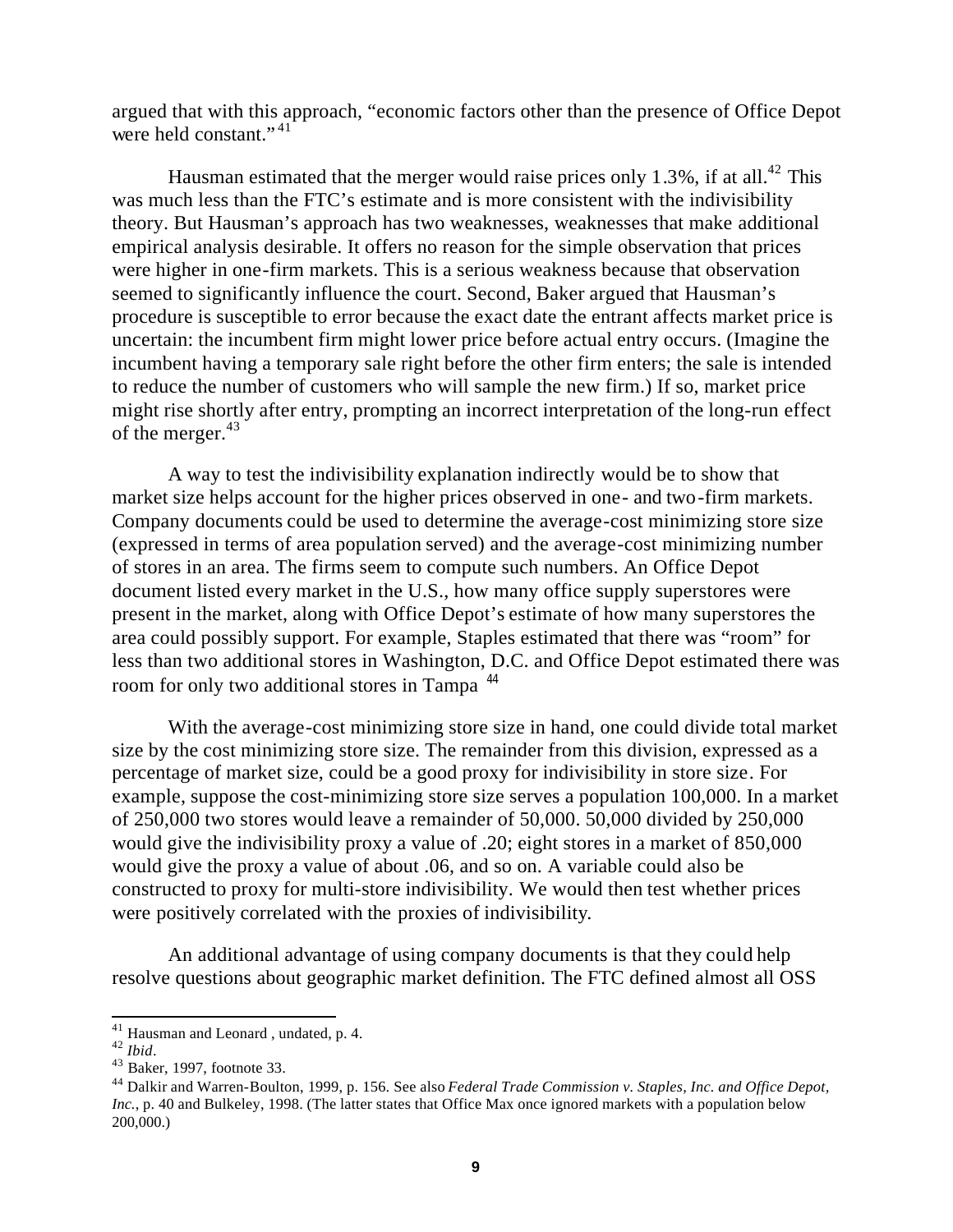markets as metropolitan statistical areas  $(MSAs)$ <sup>45</sup> But this definition might not be appropriate in all cases. Consider the FTC's touted example of Leesburg and Orlando, Florida. In Leesburg, with only a Staples store, prices for five popular items were between 30 and 114% higher than prices in Orlando with outlets from all three OSS firms. Note, though, that Leesburg is in the Orlando MSA!<sup>46</sup> If Leesburg and Orlando are in the same economic market—and the FTC's complaint specifies the Orlando metropolitan area as a market<sup> $47$ </sup>—then there is a large amount of intra-market variation in price that cries out for explanation; if Leesburg and Orlando are really in separate markets, the FTC misspecified at least this one market, raising questions about other market definitions.

If these proxies can not be computed, another approach would be to estimate a cross-section model like the FTC's but with the observations separated into groups by market size. For instance, we could look at markets having a population between 400,000 and 500,000 and ask whether Lakeland (Fla.) and Spokane—two-firm markets—had higher prices than Chattanooga, Kalamazoo, and Passaic—three-firm markets. And we could look at markets having a population between 2.2 and 2.7 million and ask whether Baltimore, San Diego, and Tampa-St. Petersburg had higher prices than Cleveland, Nassau-Suffolk, and Pittsburgh. Within narrow market size groups indivisibility should be roughly the same so that if higher prices were associated with fewer firms, we could more confidently attribute it to non-competitive behavior. (A drawback of this approach is that there are no natural boundaries for the size groupings. But the boundaries could be subjected to a sensitivity analysis.)

#### *VI. Conclusion*

Many retail markets are consolidating; this suggests that the antitrust authorities will be bringing cases similar to *Staples* for a while to come. The FTC will continue to compare prices across markets. It is important, therefore, that the limitations of such comparisons be understood. Unless indivisibility is controlled for, using price differences among markets to infer price changes within a market is potentially misleading.

 $45$  See Baker, 1997, p. 10 and footnote 38.

<sup>46</sup> U.S. Census Bureau, "Metropolitan Areas."

<sup>47</sup> Federal Trade Commission, "Plaintiff's Memorandum," April 10, 1997, footnote 24.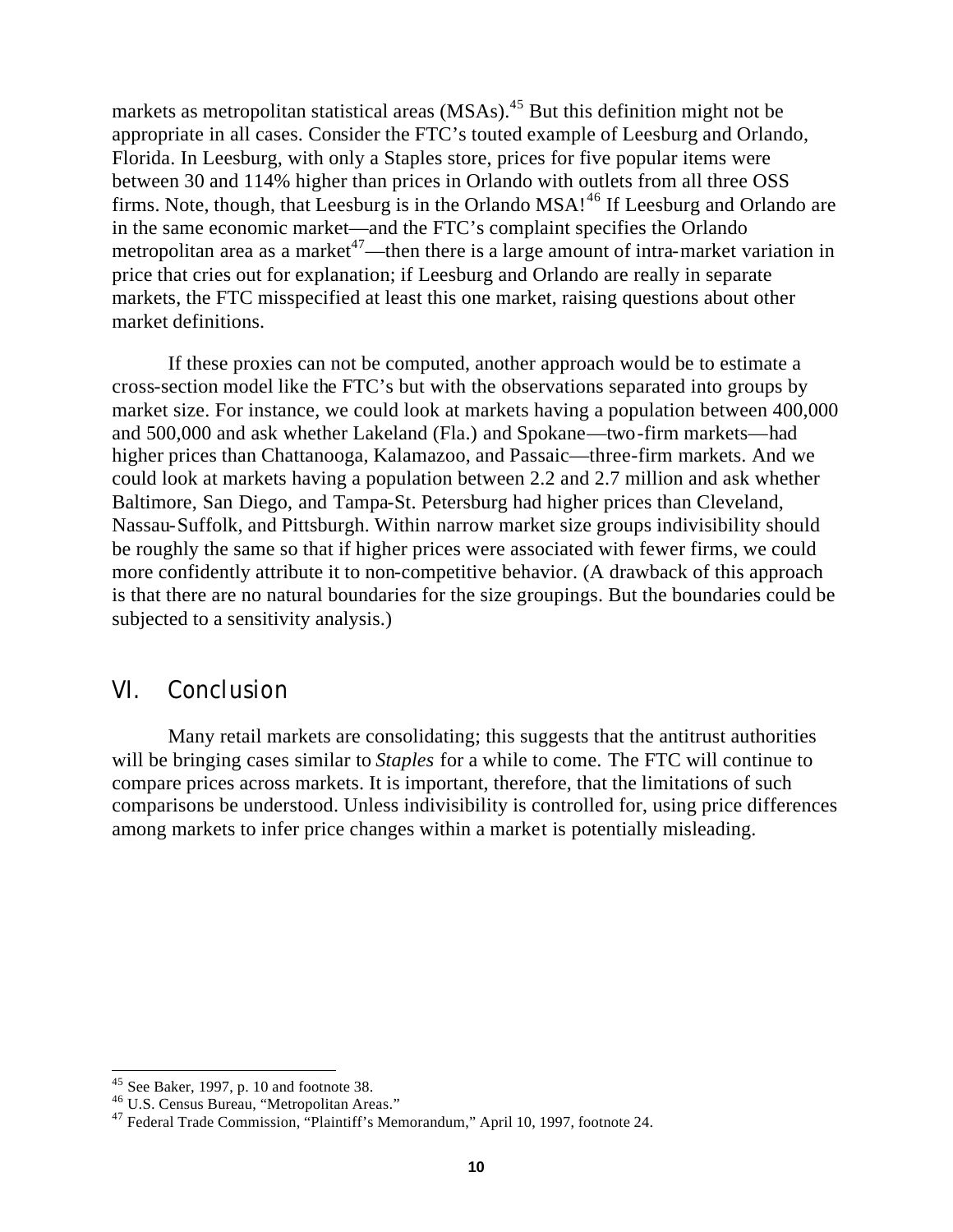# References

Ashenfelter, Orley, *et. al.* "Identifying the Firm-Specific Cost Pass-Through Rate." Federal Trade Commission, Bureau of Economics, Working Paper No. 217, January 1998.

Baer, William J. "Report from the Bureau of Competition (1999)." Prepared remarks before the American Bar Association Antitrust Section, Federal Trade Commission Committee, April 15, 1999. http://www.ftc.gov/speeches/other/baerspaba99.htm.

Baker, Jonathan B. "Econometric Analysis in FTC v. Staples." Prepared remarks before the American Bar Association's Antitrust Section, Economics Committee, July 18, 1997 (revised March 31, 1998). http://www.ftc.gov/speeches/other/stspch.htm.

Broyles, Phillip L. and Richard Liebeskind. "Staples and Retail Mergers." Undated. http://www.abanet.org/antitrust/committees/ftc/part7.html.

Bulkeley, William F. "Office-Supply Superstores Find Bounty in the Boonies." *Wall Street Journal*, September 10, 1998, p. B1.

Dalkir, Serdar and Frederick R. Warren-Boulton. "Prices, Market Definition, and the Effects of Merger: Stapl es-Office Depot (1997)," in *The Antitrust Revolution: Economics, Competition, and Policy, 3 rd Edition* by John E. Kwoka, Jr. and Lawrence J. White. New York: Oxford University Press, 1999.

Demsetz, Harold. "Industry Structure, Market Rivalry, and Public Policy." *Journal of Law and Economics*, April 1973, 1-10.

\_\_\_\_\_\_\_\_\_\_\_\_\_\_\_. "Two Systems of Belief about Monopoly" in *Industrial Concentration: The New Learning*, edited by Harvey J. Goldschmid, H. Michael Mann, and J. Fred Weston. Boston: Little, Brown and Company, 1974, 164-184.

\_\_\_\_\_\_\_\_\_\_\_\_\_\_\_. "The Indivisibility Rent Theory of Measured Oligopoly Profit" in *The Organization of Economic Activity, Volume II: Efficiency, Competition, and Policy*, by Harold Demsetz. Oxford: Basil Blackwell Ltd, 1989, 112-138.

Donlan, Thomas G. "Market Discipline or Tyranny? Competition Need Not Be Active To Be Effective." *Barron's*, April 28, 1997.

Doyle, Robert W., Jr. and D. Reed Freeman, Jr. "FTC v. Staples: Impact Analysis for Merging Firms." http://www.arentfox.com/alerts/ftcvstaples7\_18\_97.html.

Dunne, Timothy and Mark J. Roberts. "Costs, Demand, and Imperfect Competition as Determinants of Plant-Level Output Prices" in *Empirical Studies in Industrial Organization: Essays in Honor of Leonard W. Weiss,* edited by David B. Audretsch and John J. Siegfried. Dordrecht: Kluwer Academic Publishers, 1992, pp. 13-33.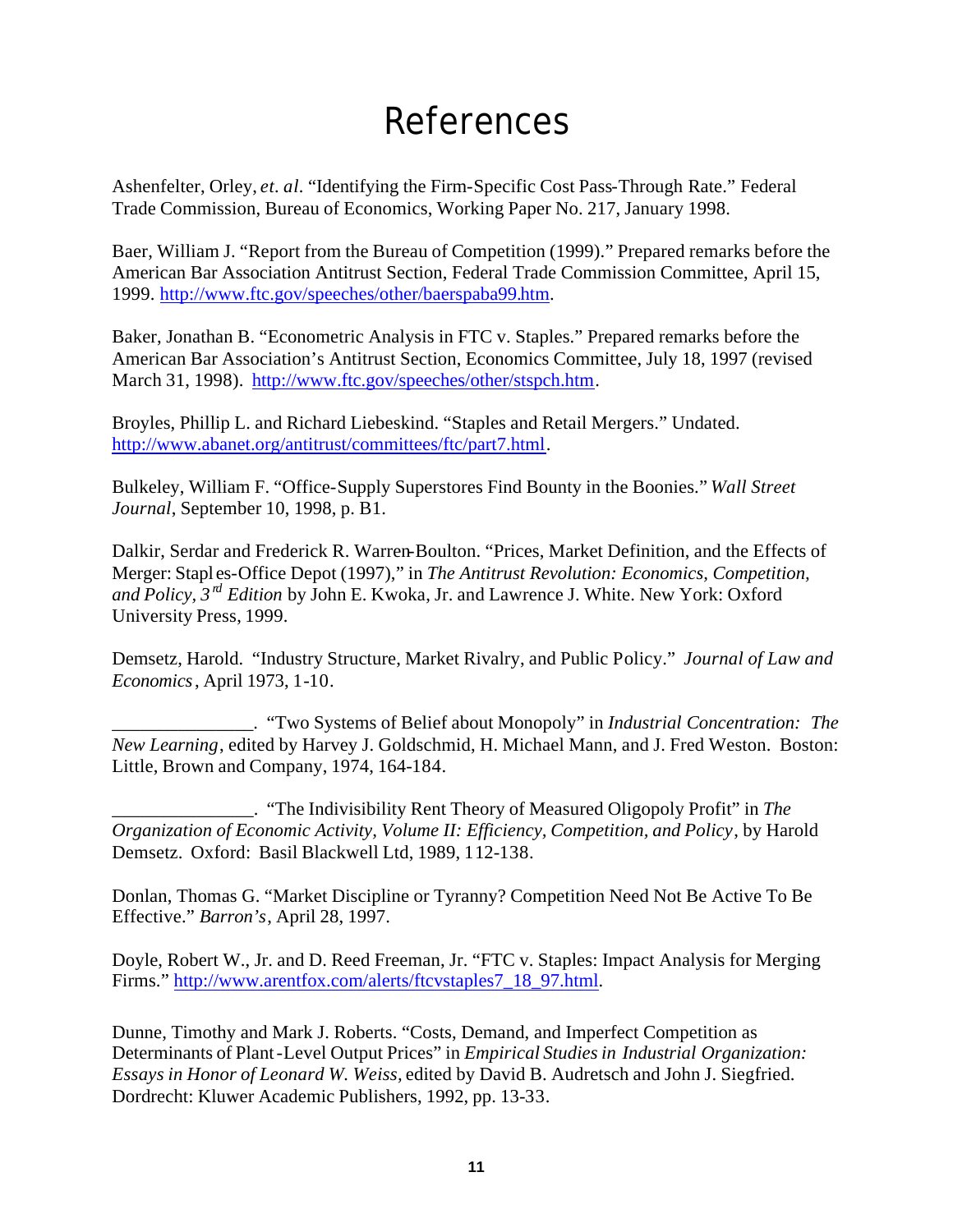Federal Trade Commission. "FTC Rejects Proposed Settlement In Staples/Office Depot Merger." April 4, 1997. http://www.ftc.gov/opa/1997/9704/stapdep.htm.

*Federal Trade Commission v. Staples, Inc. and Office Depot, Inc.*, "Plaintiff's Memorandum Of Points And Authorities In Support Of Motions For Temporary Restraining Order And Preliminary Injunction." U. S. District Court for the District of Columbia, 97-701, April 10, 1997.

*Federal Trade Commission v. Staples, Inc. and Office Depot, Inc.*, "Plaintiff's Reply To Defendants' Joint Post-Hearing Memorandum Of Law In Opposition To The Federal Trade Commission's Motion For A Preliminary Injunction." U. S. District Court for the District of Columbia, 97-701, June 6, 1997.

*Federal Trade Commission v. Staples, Inc. and Office Depot, Inc.*, "Redacted Memorandum Opinion." U. S. District Court for the District of Columbia, 97-701, June 30, 1997.

Hausman, Jerry A. and Gregory K. Leonard. "Documents Versus Econometrics in *Staples*," undated. http://www.antitrust.org/cases/staples/hausleon.html.

Lambson, Val Eugene. "Is the Concentration-Profit Correlation Partly an Artifact of Lumpy Technology?" *American Economic Review*, September 1987.

Lopez, Edward J. "New Anti-Merger Theories: A Critique," *Cato Journal*, Winter 2001.

Newmark, Craig M. "A New Test of the Price-Concentration Relationship in Grocery Retailing." *Economics Letters,* August 1990.

\_\_\_\_\_\_\_\_\_\_\_\_\_\_\_\_. "Price and Seller Concentration in Cement: Effective Oligopoly or Misspecified Transportation Cost?" *Economics Letters*, August 1998.

Niskanen, William A. "Kicking Around the Staples-Office Depot Merger," *Legal Times*, June 16, 1997.

Pascual, Aixa M. "Can Office Depot Get Back on Track?" *Business Week*, September 18, 2000.

Pitofsky, Robert. "Staples and Boeing: What They Say About Merger Enforcement at the FTC." Prepared remarks before Antitrust 1998, Business Development Associates, September 23, 1997. http://www.ftc.gov/speeches/pitofsky/STAPLESspc.htm.

Shughart, William F., II. "The Government's War on Mergers: The Fatal Conceit of Antitrust Policy." Cato Policy Analysis No. 323, October 22, 1998. http://www.cato.org/pubs/pas/pa323b.pdf.

Singer, Amy. "Staple Removers," *The American Lawyer*, October 1997.